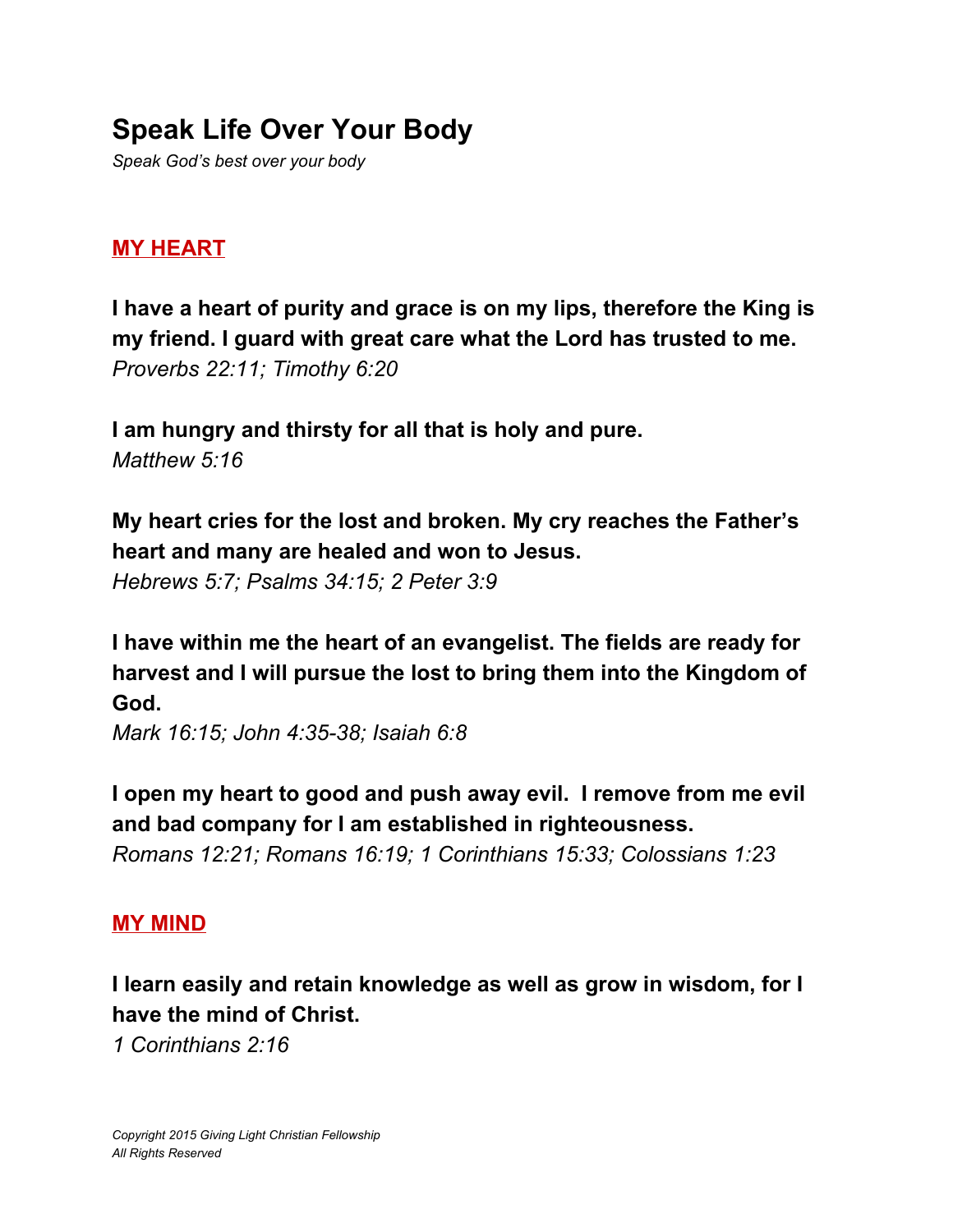**My mind is made new day by day as God's Word is brought in. His word is a mighty sword that I use to defeat the enemy. God's Word is all truth, it never changes, and I trust in it.**

*Romans 12:2; Hebrews 4:12; Malachi 3:6*

**I have a sound mind and perfect peace because I always think on Jesus and His Word. There is no fear within me for His love removes every shred of it.**

*2 Timothy 1:7; Isaiah 26:3; 1 John 4:18*

**I choose to think on things that are pure and right**. **I keep a clean mind. Any thoughts that are not godly get arrested and sent away from me.**

*Philippians 4:8; 2 Corinthians 10:5*

### **MY HANDS**

**Whatever I put my hand to do will prosper. I reach out with a hand and heart of compassion. I am for signs and wonders and will see miracles wherever I go.**

*Deuteronomy 29:9; Mark 1:41; Isaiah 8:18; Mark 16:17,18*

**I have clean hands and a pure heart. My hands will bless, bring healing, release God's anointing, and create masterpieces.** *Psalms 24:4-6; Luke 6:19; Deuteronomy 28:12; 30:9*

**Whatever I find my hands to do that is godly, just, and true, I do with all my might.**

*Ecclesiastes 9:10; 1 Chronichles 29:12*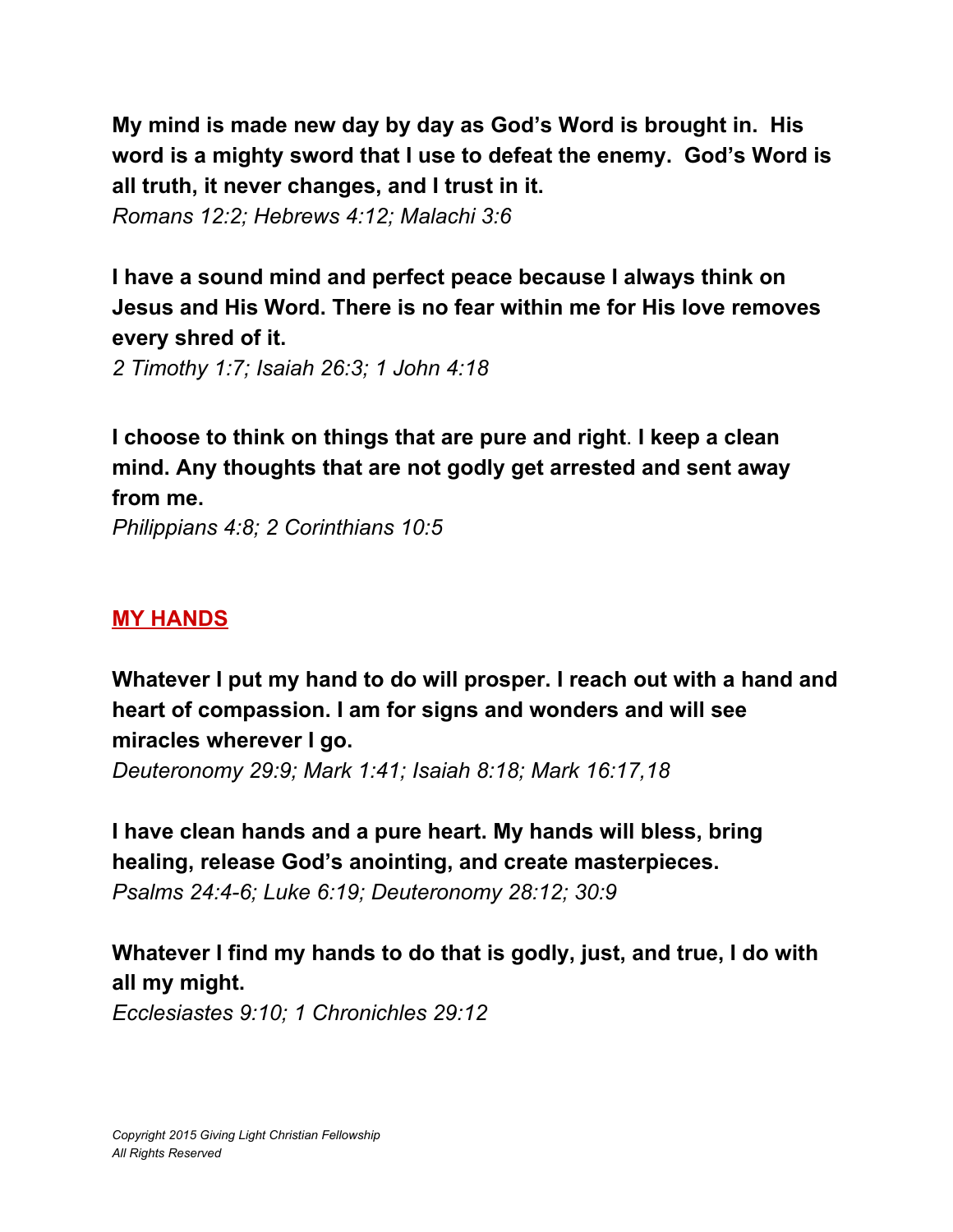### **MY FEET**

**My feet take me out to do the Lord's work. I go out with joy and am led with peace.**

*Proverbs 4:12; Isaiah 55:12*

**Me feet are beautiful because they take me to bring good news of good things as I go and preach the gospel of peace.** *Romans 10:15*

**I trample down the enemy who will be ashes under the soles of my feet.**

*Malachi 4:3*

**My God makes my feet to stand firmly and make progress on the dangerous heights of testing and trouble.**

*Psalms: 18:33*

**I possess the Promised Land that Jesus gave to me by marching in and kicking out every enemy that took what belonged to me.** *Genesis 13:17; Numbers 33:52,53*

**I step out to do bold, courageous acts of faith that my God has spoken. I run the race and finish the course that is set before me. I will win the prize.**

*Matthew 14:28 29; 1 Corinthians 9:24*

**Because I walk uprightly in the Lord and continue in His way, I will have His mighty power flow through me all the days of my life.** *Psalms 37:23; John 8:31,32; Psalms 68:35*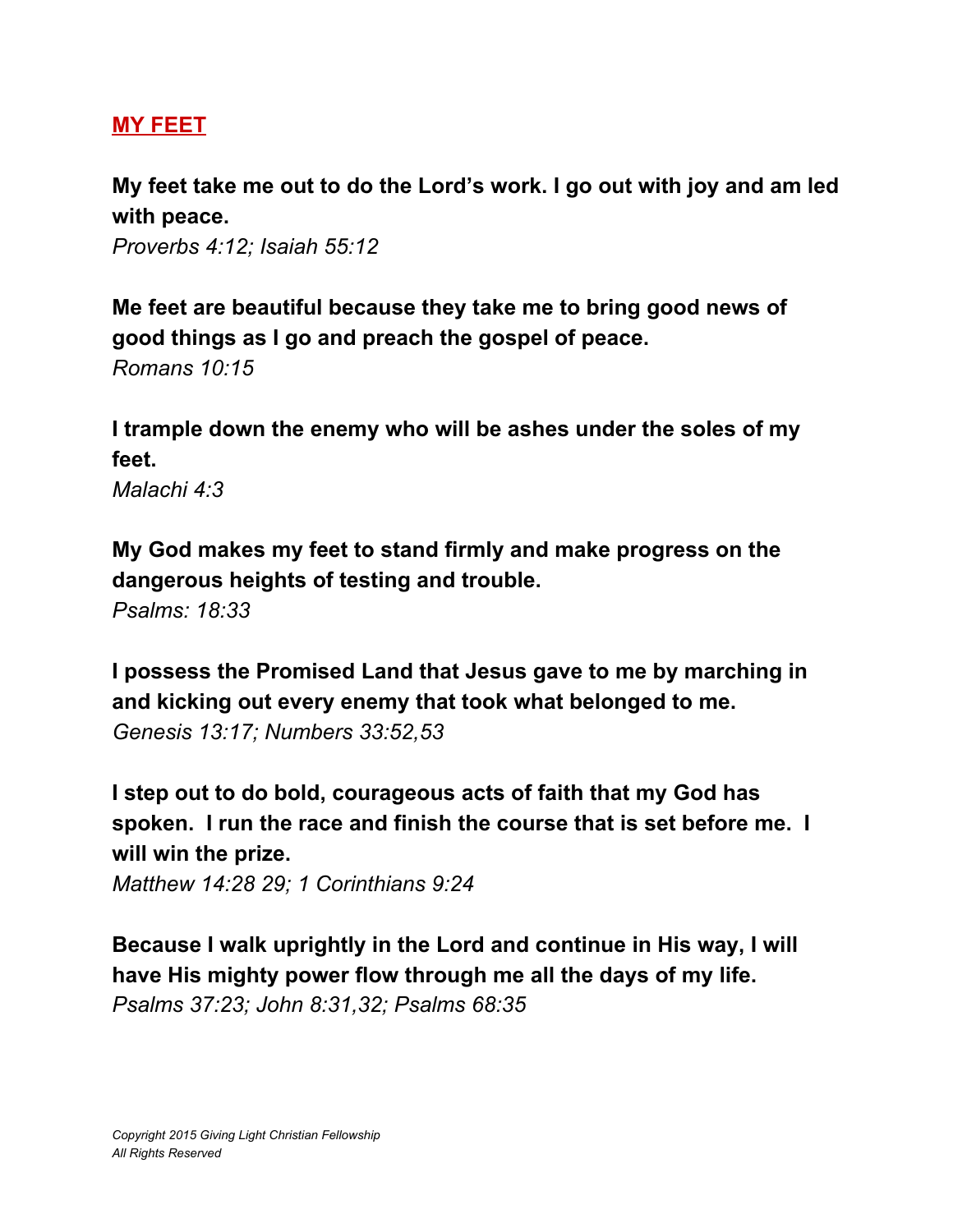#### **MY EYES**

**I have eyes of faith. Jesus began and will finish my faith. I keep my eyes fixed on Jesus.**

*Hebrews 12:2*

**My eyes have seen King Jesus high and lifted up and I do worship Him. My eyes were made to see as God sees.** *Psalms 24*

**I keep watch in prayer to see and hear what the Lord is doing. As I see I write it down and continue to expect the vision to come.** *Habakkuk 2:1-3*

#### **MY EARS**

**My ears hear what the Spirit of God is saying and I quickly obey His voice.**

*Proverbs 20:12; Deuteronomy 26:17*

**I hear God's voice clearly. I choose to walk in instant obedience and receive success as a result.** *John 10:3-5, 27,28*

# **I get very near to my God to hear every word of His law and the whispers of His heart.**

*Psalm 40:8; Psalm 78*

**I listen to truth and turn my ear away from every evil word.** *3 John 1:11*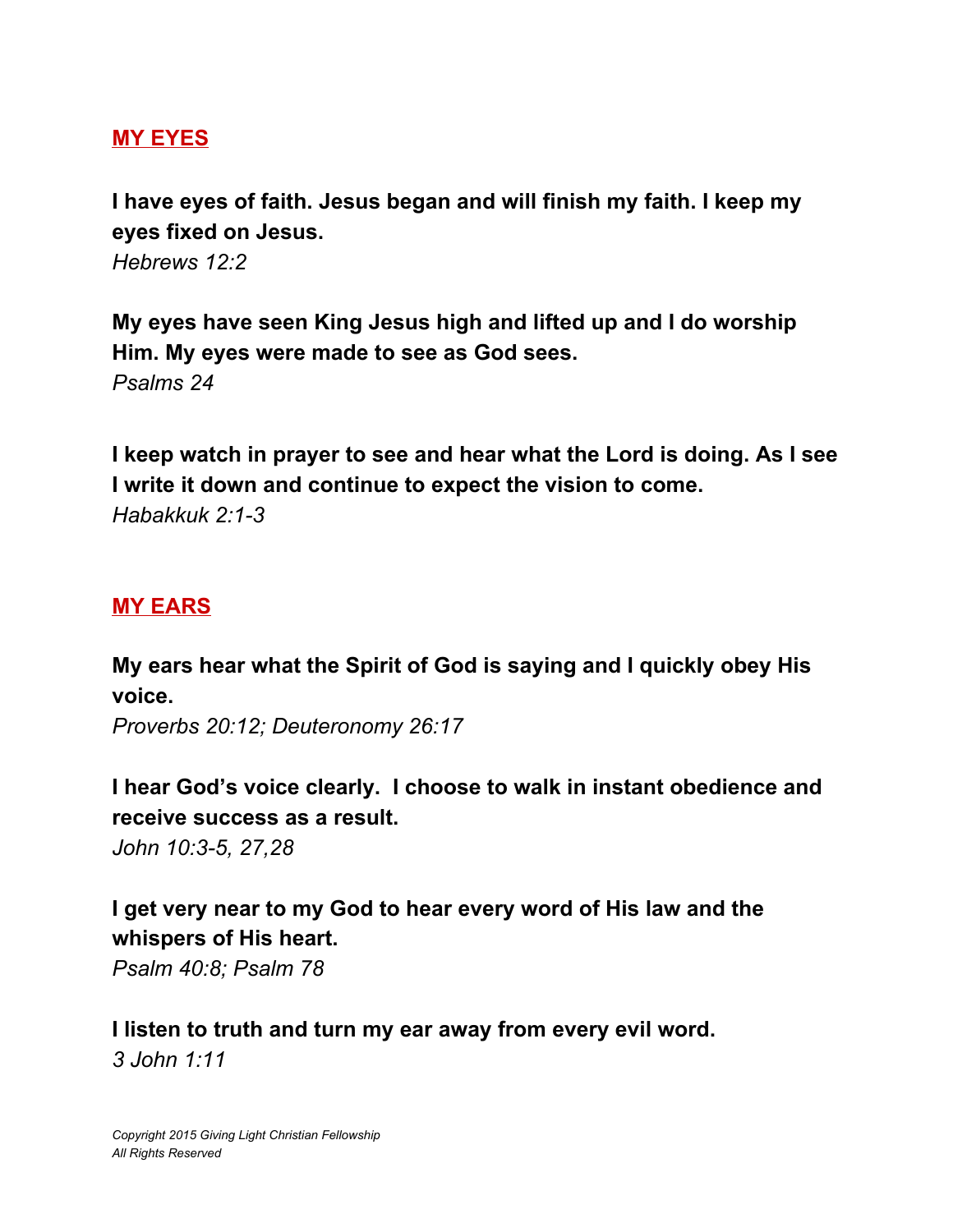**The more I obey every Word of the Lord, the more of His heart he will speak to me.**

*Matthew 6:21; John 15*

**It is good to hear! My obedience brings me blessing.** *James 1:25; Matthew 13:43*

#### **MY VOICE**

**I have the Word of the Lord in my heart and I speak God's Word with boldness and power as well as compassion and care.** *Philippians 1:14; Ephesians 4:15; Proverbs 18:21; Psalms 112:4*

**I am one who sings songs of deliverance and my King in whom I trust covers me with safety and supplies the abundance of His house to me.**

*Psalms 32:7; Psalms 57:1; Psalms 36:7,8*

**I have the tongue of the learned and speak truth.** *Psalms 45:1; Proverbs 15:2*

**I sing praise to my God that shuts the devil's mouth and stops his plans. I put the enemy to flight as the zeal of my God is stirred through my praise.**

*2 Chronicles 20:22; Psalm 149;Psalm 119:39; Isaiah 42:13*

## **My mouth speaks good and not evil. The words of my mouth will please my God and bless others.**

*Proverbs 8:18; Psalms 19:14*

**I have the praises of God in my mouth. My God comes and makes His presence real as I give Him praise.**

*2 Chronicles 5:13, 14*